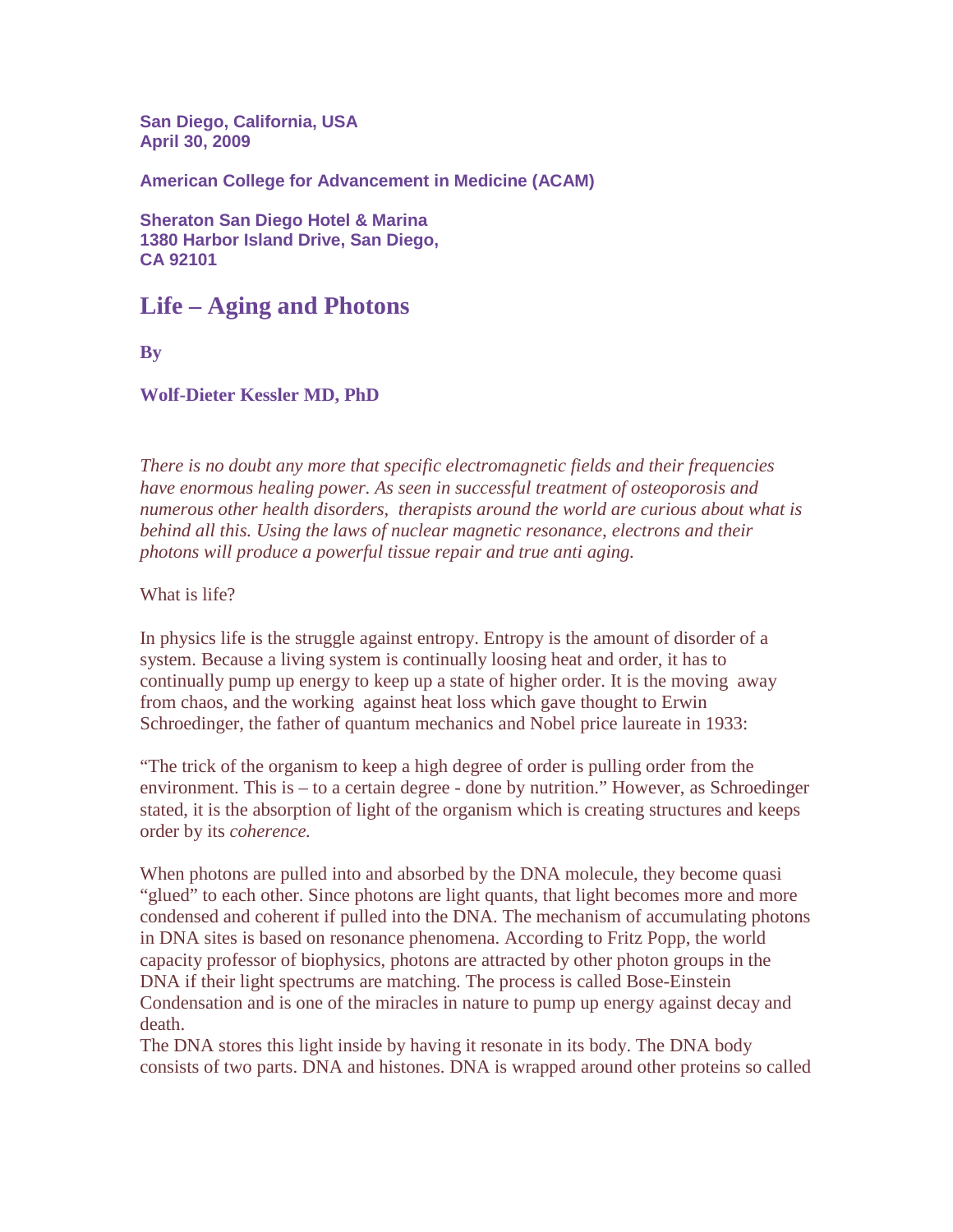histones forming a body of resonance. DNA is coiled around other proteins, histones, and form a resonating cavern.

It stores highly condensed photons of laser quality ready to excite other structures and molecules in need for energy. Excitation of other molecules etc. again is done by photons of laser quality with a spectrum specific to each structure. For cellular repair the interacting molecules / atoms / and structures must become excited. Only excited molecules are able to interact with other molecules.

Coherent light of laser quality is capable for both transporting information and bulding up molecular structures.

## **Coherent photons are somewhat "glued" together. It is known that sunlight has a coherence area equivalent to the surface of a cell (0,0019mm2) van-Cittert-Zernike 3 Within that area sunlight can build up structures.**

In order to make light work as a life giving power there are two factors linked to each other: The capability to *store / accumulate* sunlight in a "resonance body" (DNA) and the *coherence* of light. Coherent light differs from normal light. It would stay in cellular structures for hours and is highly specific to other cellular structures. Its time of coherence is 10 times higher than the best laser produced by man which dissipates in 10 - 2 seconds. In a way you could say that our DNA is a highly charged laser light battery.

## **Popp and Li proved coherence (laser quality) by showing the hyperbolic decay time of cellular light emission . 4**

The stored photons, this highly coherent light of laser quality, are acting in different ways:

Photons excite DNA bases such as Adenin. This monomer can either emit the photon and fall back to its non-excited state or it could pass the photon on to neighboring monomers. By exciting another molecule of amino acid both amino acids would now attract each other. They form so called Exciplexe (excited complexes). The attraction is causing the DNA to spiral and coil. The DNA becomes stabilized and condensed. This condition is a higher state of energy. Spectral resonance phenomena are then responsible for emitting these coherent (laser light) photons again to other structures if there is an energy deficit.

Popp showed that tissue in pain is emitting less light. This indicates clearly that pain is a condition which is lacking energy. It is a lack of photon coherence. That is why for any aging process the proper therapy would be:

Increasing the photon coherence in the DNA and other cell structures. Since cellular repair is highly spectrum specific, one needs to use an intelligent system which would induce / produce the right spectral energy of photons for each tissue.

This can be done by nuclear magnetic resonance.

This is done by inducing specific electromagnetic fields into the aging tissue.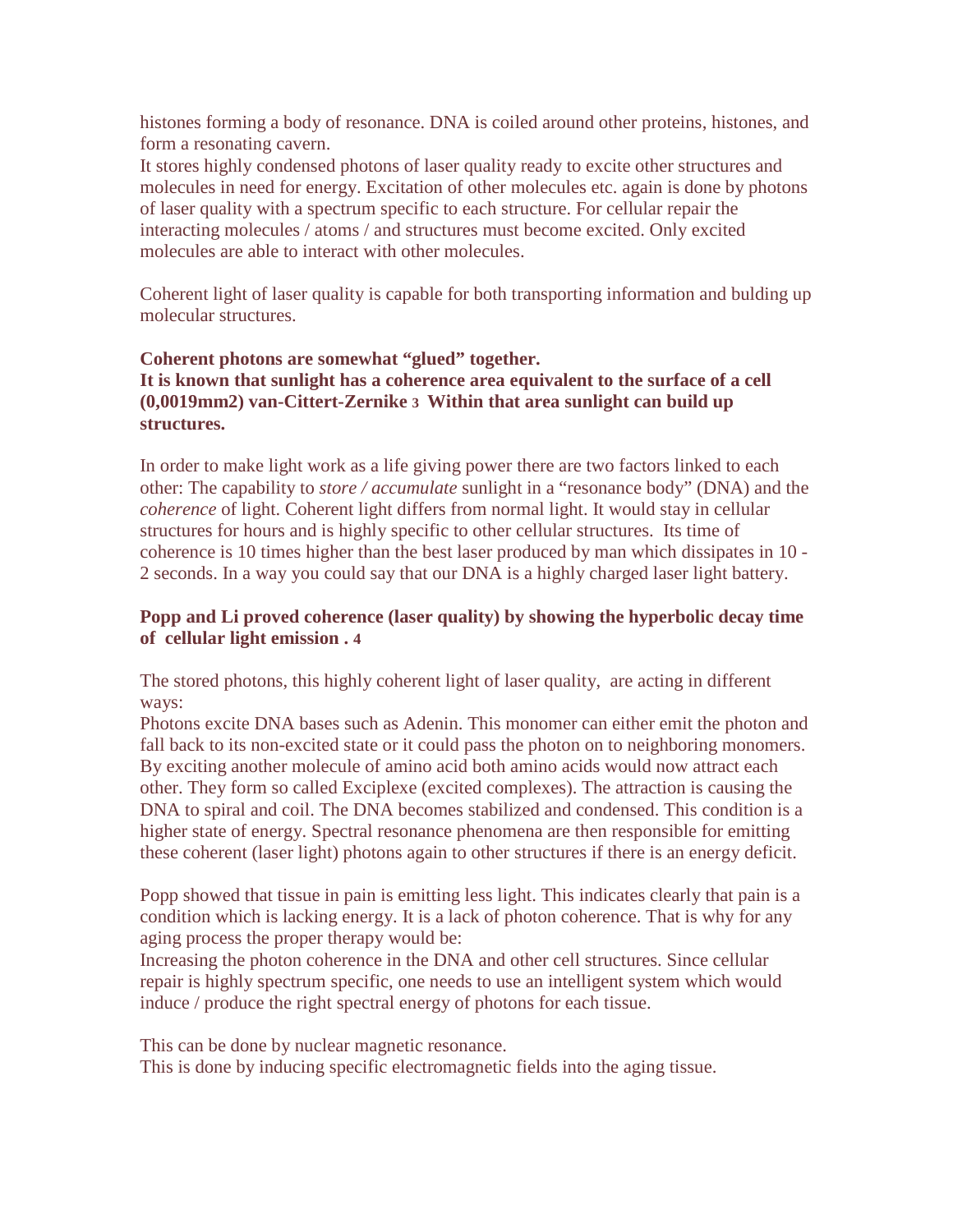**Specific Electromagnetic Fields. Their Nuclear Magnetic Resonance. Their Secrets in Tissue Repair, Healing, and Anti Aging** 

*Part one of this presentation will explain the laws in physics of why electrons of our tissues emit a photon when they are excited by specific external electromagnetic fields. Part two will focus on the photons which are our life force.* 

**One proton and one electron compose the spinning hydrogen atom. Both particles have a magnetic moment, the inner magnetic source, which builds the small outer magnetic field around them.**

**The Larmor principle (Sir Joseph Larmor, 1857-1942, Irish physicist and mathematician):** 

**When these small magnetic fields, the magnetic moments, are exposed to or are placed in, an external electromagnetic field, they will be accelerated and start rotating about the axis of that field. This is called 'precessing'. They precess about that axis like a top. The accelerated magnetic moments of the hydrogen atoms take up energy from the other electromagnetic field. They take up the most energy, if the frequency of the other magnetic field matches the spin frequency (Larmor frequency) of the hydrogen atoms. Then they are fully resonating. This has been used for the MRI since 1970.** 

**The magnetic moments of the hydrogen atoms will align and precess about the external field axis longitudinally and transversally.** 

**They precess with a specific frequency about the external field (***Larmor frequency),*  **which differs a little between the tissues. This is because each tissue is differently composed and accordingly the spinning frequency of the hydrogen atoms is slightly slowed by interference from other atoms.** 

**The more the frequency of the external electromagnetic field matches the Larmor frequency of the hydrogen spins, the more those are resonating and taking up energy. This is like a swing, when it takes up the energy of the pushes if these pushes match the frequency of the swing.** 

**Since the external em field is pulsating, is on and off, both the longitudinal and transversal alignments of the hydrogen spins collapse (relax) to their original formation, when the field is switched off. Since the longitudinally aligned hydrogen spins have a lower energy state than the ones that are transversally aligned, switching off causes only the electrons of the** *transversally* **aligned hydrogens to emit a photon.** 

**The reason why there are two different energy states of hydrogen spins, is because the hydrogen has two so called 'eigenstates', two different electron spins. Some**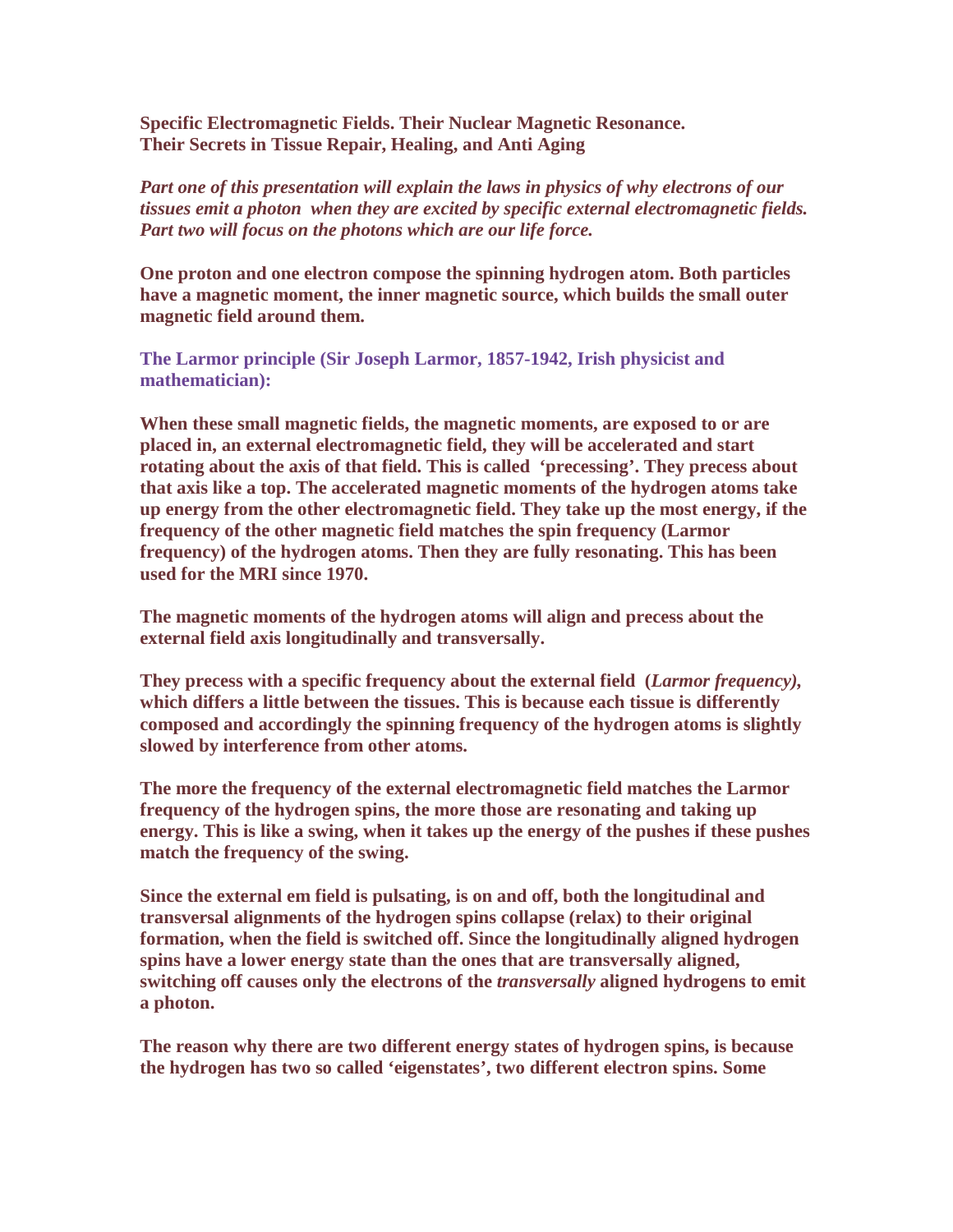**hydrogen atoms have an up-spin of their electron, causing a high energy state. Some hydrogen atoms have a down-spin of their electron, causing a low energy state. The high energy state, the up spin hydrogen, aligns transversally and its electron emits a photon when the resonant frequency of the external em field is switched off.** 

**By exciting other electrons the** *photon* **is the vital energy carrier and the force for tissue repair, semiconducting and neutralizing free radicals.** 

**The photons:** 

*Biophotonic radiation is the driving force for healing and anti-aging.* 

**All living cells are emitting light. Proven in 1975 by Fritz A. Popp , a German biophysicist and discovered first in 1922 by Alexander Gurwitsch, this light is of high order such as the light of a laser. It is highly coherent. It can be considered as an integrating energy field of both cells and the entire organism. Dead cells do not emit light.** 

**Since 1700 light has been considered as both particle-like and wavelike.** 

**Newton thought that light was vibrating particles.** 

**In 1900 Max Planck suggested that electromagnetic rays (light) could only be radiated and absorbed in certain packages. He named those packages** *Quants.* 

**In 1905 Albert Einstein finally proved Planck's theory and was awarded the Nobel Prize:** 

**"Light is both wave and particle (light quants)".** 

**In 1926 the American, Gilbert N. Lewis, named those light quants '***photons'* **.** 

**Popp called the light of our cells, the cellular photons,** *Biophotons***. This is to emphasize their importance in biological functions in the cells.** 

**How does biophotonic radiation originate?** 

**By inducing a pulsating electromagnetic field into tissue, resonance energy will be absorbed and will excite electrons. In the excited state the electrons of an atom will jump from an inner orbit to an outer orbit. This is called quantum jump because the outer orbit has higher energy.** 

**When jumping back to an inner orbit of lower energy, the electron will emit a light quant, a photon. Whatever energy is used to excite the atoms and their electrons, it is always its electromagnetic interaction which is the driving force.** 

**In their basic state molecules are stable and would not interact with other molecules. In order to interact with other molecules they need to become excited by photons.**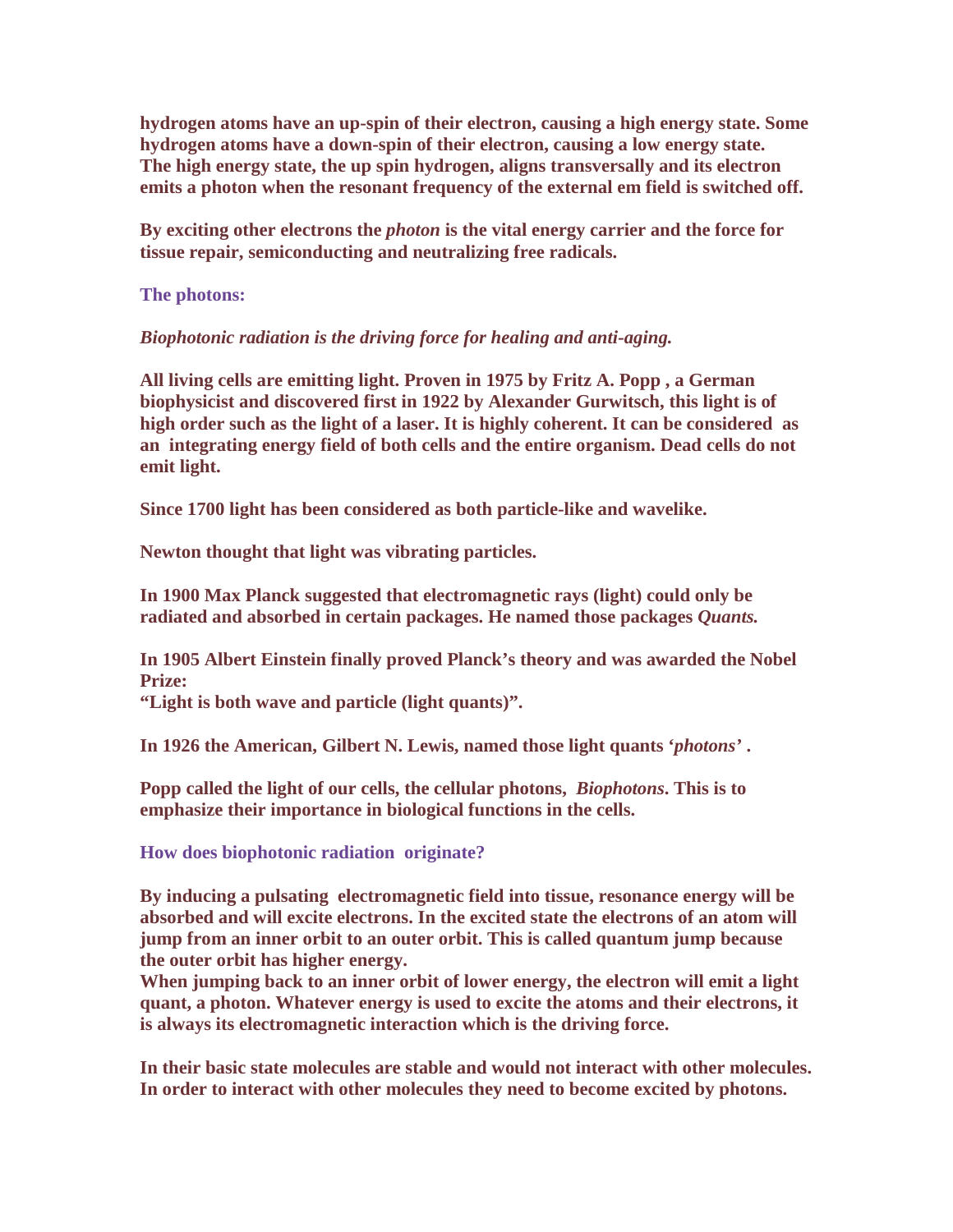**Bio-photonic radiation has a high order state. It is a bio-laser (F.Popp), very quiet, stable, no discontinuities like normal light. Laser represents high power. Its photons are capable of ordering things by their simultaneous and collective action. Through its stable field intensity there are interference effects with "laser" waves of other tissues unknown in normal light. That kind of interference is a very** *stable* **structure and has the quality to build our body's wave structure, the holographic structure. It explains the interconnectedness of all our organs as known in oriental medicine.** 

**When you produce bio-photonic radiation by external induction it will hyperbolically fade away. This indicates that it is light of laser quality. It is interesting that – by using induction - the cells continue to emit the absorbed light over minutes and hours (F.Popp).** 

**When you use induction with a** *specific* **electromagnetic field, you resonate and excite selected organs and tissues. This is because the hydrogen atoms of each tissue/organ are spinning with a specific frequency (Larmor). In other words: "nonintelligent" unspecific electromagnetic fields would resonate dispersed with atoms/molecules here and there in the body. There would be no collective concerto of the atoms in the needy, ailing, and aging tissue. In order to get maximum response for repair, the atoms (hydrogens) of the aging tissue must be selectively and collectively activated.** 

**The bottom line is: If you use a specific electromagnetic frequency which is matching the spinning frequencies of hydrogens of a particular aging tissue, its atoms and electrons will be collectively excited by resonance. So the electrons will emit their photons together and will produce an enormous bundle of coherent laser light in the cells. Since these photons can circle between molecules without loss of energy over a long time, for hours, their coordinated actions exert the astounding order and repair effect.** 

**Using pulsating specific electromagnetic fields is a true anti-aging process and explains the dramatic pain improvement in osteoporosis, non-jointed bone fractures as well as improvements of numerous health disorders.** 

#### *Footnotes:*

- **1. Bischof, Marco: Biophotonen. Das Licht in unseren Zellen, 1995, Zweitausendeins Verlag**
- **2. Popp, F.A./Nagl, W./Li, K.H./Scholz, W./ Weingärtner, O./ Wolf, R.: Biophoton emission: New evidence for coherence and DNA as source (1984)**
- **3. Cittert, P.H. van: Physica, Vol 1 (1934), S.201; Zernike , F.: Physica, Vol. 5 (1938), S.785**
- **4. Popp, F.A. : Biology of Light (1984) S. 75-76: Li/Popp, F.A.: Non-exponential**